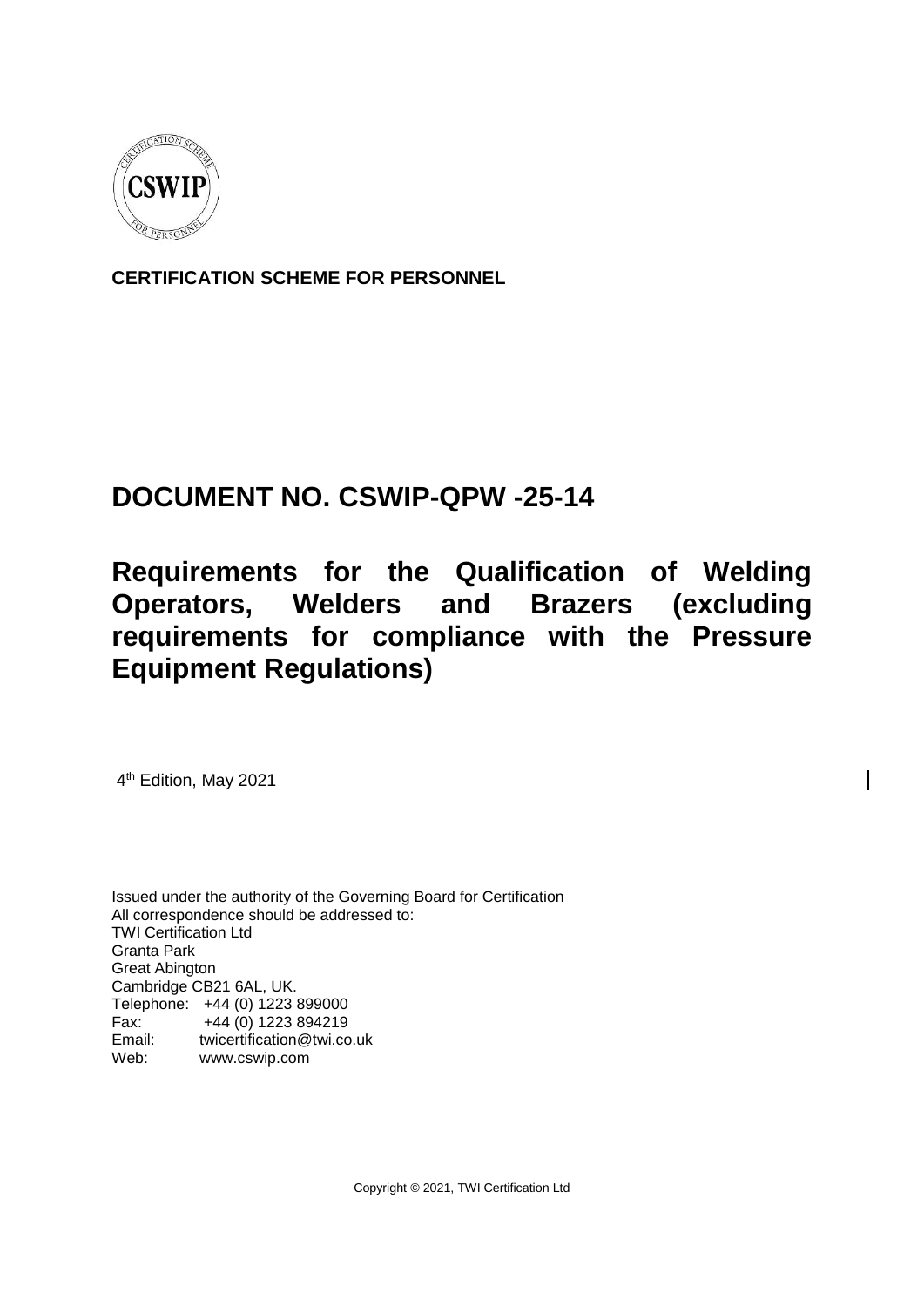# **Foreword**

The Certification Scheme for Personnel (CSWIP) is a comprehensive scheme which provides for the examination and certification of individuals seeking to demonstrate their knowledge and/or competence in their field of operation. The scope of CSWIP includes Welding Inspectors, Welding Supervisors, Welding Instructors, Cathodic Protection Personnel. Bolting Technicians, Plant Inspectors, Plastics Welders, Drillstem Inspectors, Heat Treatment Operatives, Brazing Examiners, Underwater Inspection personnel, NDT personnel, Plant Inspectors, Welders, Welding Operators and Brazers.

CSWIP is managed by the Certification Management Board, which acts as the Governing Board for Certification, in keeping with the requirements of the industries served by the scheme. The Certification Management Board, in turn, appoints specialist Management Committees to oversee specific parts of the scheme. All CSWIP Boards and Committees comprise member representatives of relevant industrial and other interests.

TWI Certification Ltd understands the importance of impartiality in carrying out its certification activities, managing conflict of interest and ensuring the objectivity of all its certification activities, in accordance with BS EN ISO/IEC 17024.

## **Access to certification**

Access to certification is not improperly restricted. The sole criteria for certification are given in the document (and any subsequent amendments) and no other criteria will be applied. Certification is not conditional on the candidate applying for other services or membership from TWI Certification Ltd, its parent, or any other groups or associations.

#### 1 **General**

#### 1.1 **Scope**

-

This document prescribes the requirements for the qualification of welders, welding operators, and brazers for manufacturers (**NOT** seeking to comply with the Pressure Equipment Regulations<sup>1</sup>) with any other relevant standard or client specification which requires independent accredited third party approval. If compliance with the Pressure Equipment Regulations is required please contact TWI Certification Ltd or see the CSWIP website [\(www.cswip.com\)](http://www.cswip.com/)

#### 1.2 **Responsibilities**

TWI Certification Ltd acts as the Examining Body and the Certifying Body. It carries overall responsibility for ensuring that the requirements for qualification testing are satisfied and that appropriate qualification certificates are issued following successful qualification and job knowledge tests, when required by the Standard.

The particular requirements for qualification testing are given in the appropriate standard. It is the manufacturer's responsibility to select the standard. Examples are given in section 2. Qualification testing and the issue of certificates can only be carried out to recognised standard and it should be noted that the rules covering testing and validity of qualification certificates vary from standard to standard.

It is also the manufacturer's responsibility to ensure that the recognition and acceptance of qualification certificates is appropriate to their requirements. For example, some standards state that the Examiner or Examining Body must be acceptable to the contracting parties. Whilst TWI

<sup>1</sup> <sup>1</sup> Including, but not limited to, the European Pressure Equipment Directive (PED) - PED-2014/68/EU, and the UK Pressure Equipment (Safety) Regulations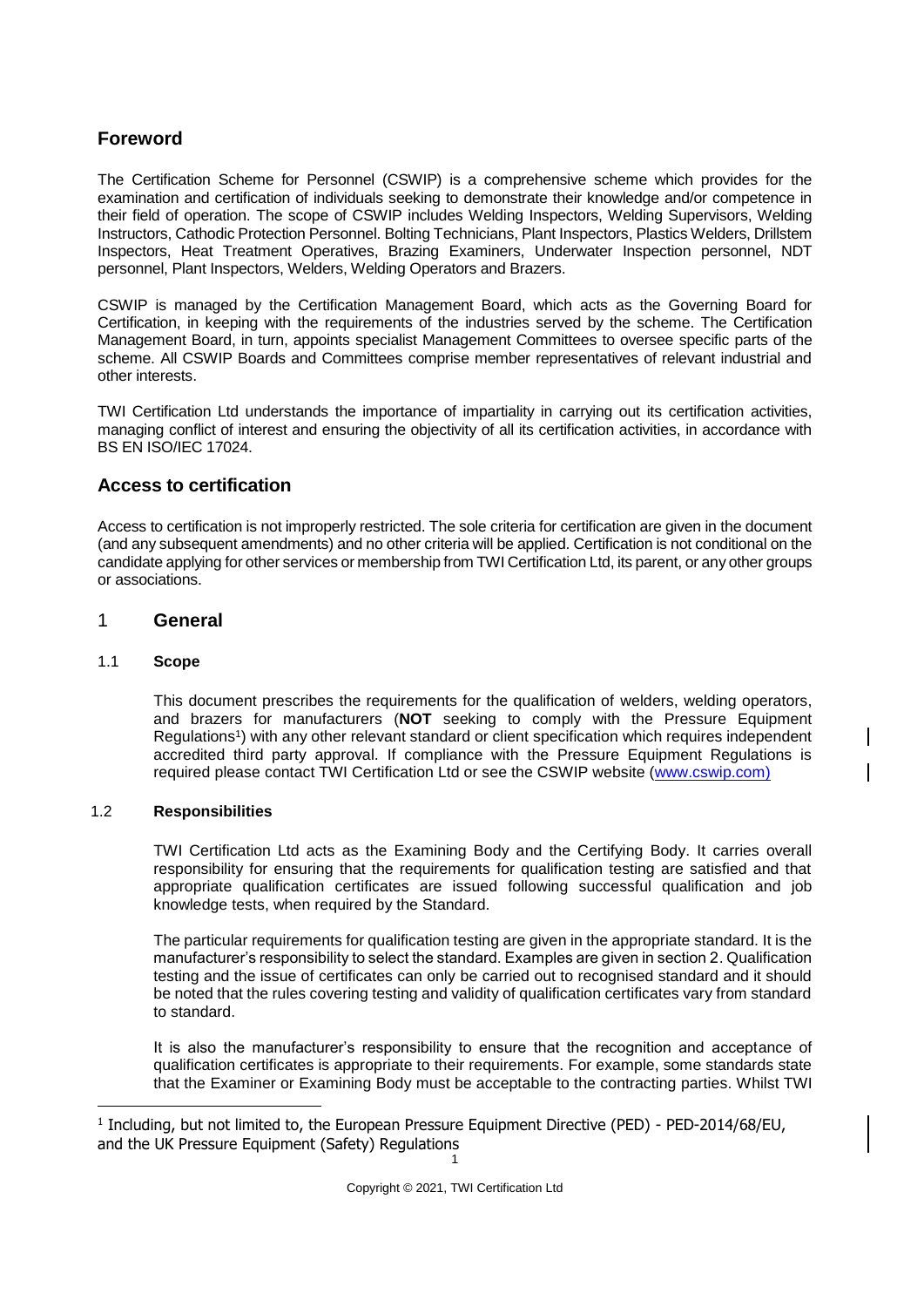Certification Ltd makes every effort to ensure that its qualification certificates carry appropriate accreditation and that testing and certification activities are carried out in accordance with best practice, it cannot guarantee acceptance by any particular customer or client.

Testing activities may be subcontracted by TWI Certification Ltd to one of its approved Examining Bodies, see section 8. These Bodies act as the interface between TWI Certification Ltd and the manufacturer. TWI Certification Ltd rigorously controls the procedures and functions of Examining Bodies in the conduct of their work on behalf of TWI Certification Ltd.

Individuals engaged by Examining Bodies to carry out assessment work in connection with the requirements of this document must hold a current CSWIP Welding Examiners certificate and be approved by TWI Certification Ltd, in accordance with procedures operated by the Examining Body and approved by TWI Certification Ltd.

Testing of individual candidates or welding procedures is arranged between the manufacturer and TWI Certification Ltd or the Examining Body and the manufacturer. The Examining Body will check that any pre-test requirements applicable are fulfilled by the manufacturer or candidate(s). The Examining Body is responsible for setting examinations and tests, witnessing/verifying welding and/or testing as required by the selected standard and for informing TWI Certification Ltd of the test results.

If mechanical testing or NDT is needed in relation to a welder qualification or a welding procedure qualification test, the Examining Body or manufacturer if stated in the standard, must employ a test house with the appropriate scope of approval that is accredited to ISO 17025 by UKAS or an organisation that is a signatory to the Multilateral Agreement or Arrangement schemes administered by European Co-operation for Accreditation (EA), the International Accreditation Forum (IAF) or the International Laboratory Accreditation Co-operation (ILAC) or a second party supplier audit of the test laboratory by the CSWIP Welding Examiner can be conducted to ensure compliance with the relevant standards.

## 2 **Standards**

Qualification testing and certification is available in accordance with the typical current issues of the standards listed below:

#### 2.1 **Welders, Welding Operators and Brazers Testing**

| <b>BS EN ISO 9606-1</b> | Qualification testing of Welders - Fusing Welding - Part 1: Steels                                                                            |
|-------------------------|-----------------------------------------------------------------------------------------------------------------------------------------------|
| <b>BS EN ISO 9606-2</b> | Qualification Testing of Welders - Fusion Welding - Part 2: Aluminium and<br><b>Aluminium Alloys</b>                                          |
| AWS D1.1:               | Structural Welding Code - Steel                                                                                                               |
| AWS D3.6M:              | Specification for Underwater Welding                                                                                                          |
| ASME:                   | Boiler and Pressure Vessel code. Section IX. Welding and brazing<br>qualifications                                                            |
| <b>ISO 14732</b>        | Welding personnel – Qualification testing of welding operators and weld<br>setters for mechanised and automatic welding of metallic materials |
| ISO 25239-3             | Friction Stir Welding - Aluminium - Part 3: Qualification of Welding<br><b>Operators</b>                                                      |
| <b>BS EN 13133</b>      | Brazing - Brazer approval                                                                                                                     |
| <b>BS EN 14276</b>      | Pressure equipment for refrigerating systems and heat pumps                                                                                   |
| <b>BS EN ISO 13585</b>  | Brazing – Qualification test of brazers and brazing operators                                                                                 |

The above lists are not intended to be exhaustive and other appropriate standards may be used.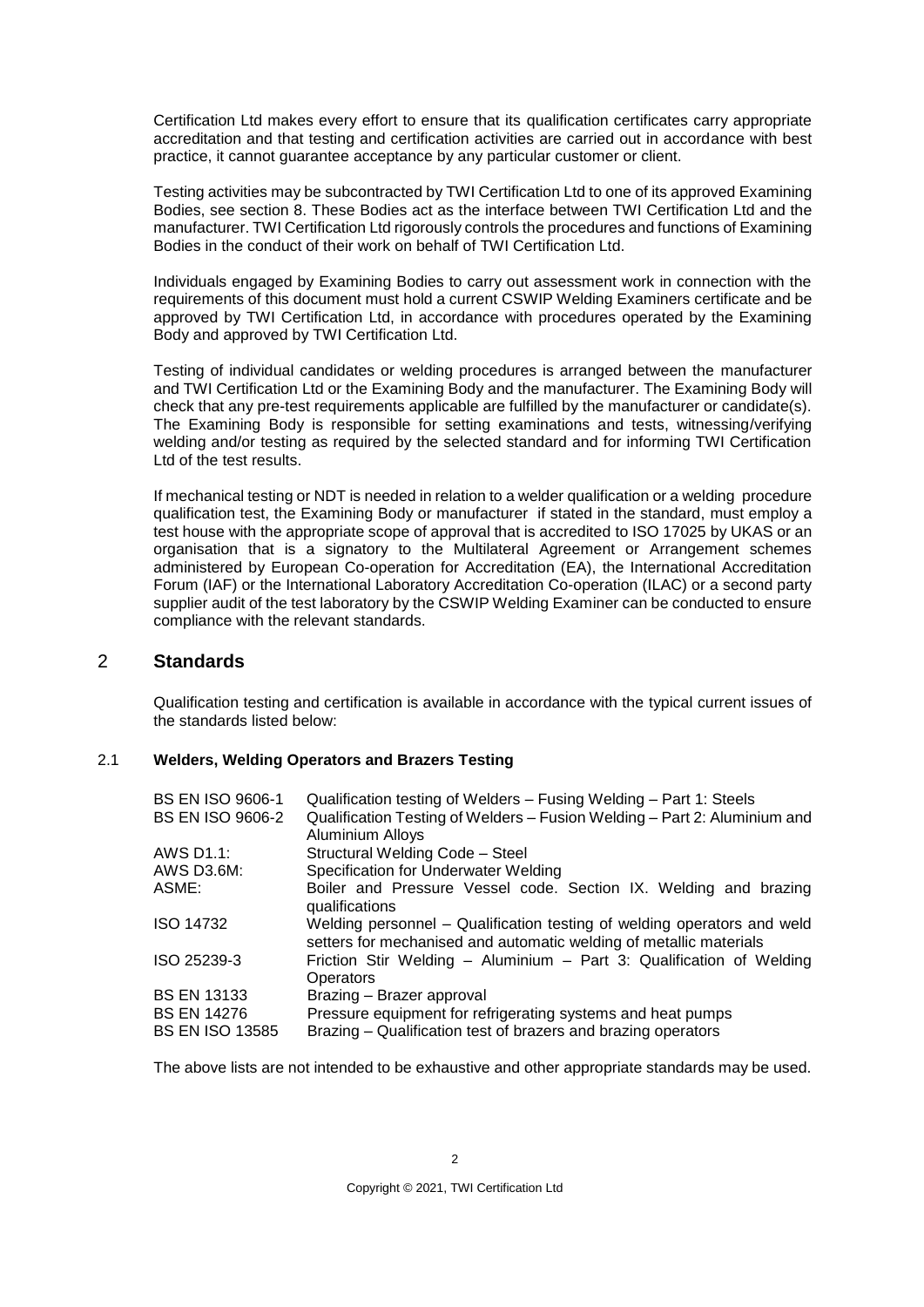# 3 **Qualification Testing**

#### 3.1 **Welders, Welding Operators and Brazers**

The CSWIP Examiner is responsible for ensuring that the requirements of the standard selected by the manufacturer are fulfilled. The standards are prescriptive and require no additional criteria.

## 4 **Qualification certificates**

Qualification certificates are issued in accordance with the standard being applied, see Section 2.

Certificates are issued to the sponsoring organisation, usually the manufacturer.

Duplicate certificates may be issued to the sponsoring organisation to replace any which are lost or destroyed. This will only be done after extensive enquiries by TWI Certification Ltd.

The period of validity of a qualification certificate and the conditions for renewal are governed by the selected standard.

Photocopies are unauthorised by CSWIP and should only be used for internal administrative purposes.

## 5 **Complaints and Appeals**

An aggrieved party, which considers itself to have reasonable grounds for questioning the competency of a CSWIP qualified person, may petition the Governing Board for non-renewal of the certificate. Such a petition must be accompanied by all relevant facts and if in the opinion of the Board, an adequate case has been presented, a full investigation of the circumstances under dispute will be initiated. If the petition is substantiated to the satisfaction of the Board, the certificate will not be renewed without further test.

Appeals against failure to certify or against non-renewal of the certificate may be made by the candidate or the manufacturer upon application in writing to the Governing Board but must be within six months of the date of examination.

## 6 **Records**

Examining Bodies and TWI Certification Ltd maintain records of examinations and tests. Full records are only held for a period of eight months from the date of the test, only outline details of the test and the results are maintained on file. Details shall be maintained electronically and can be made available on request to the employer.

## 7 **Application for Testing and Fees**

Manufacturers will be required to submit completed application forms to the Examining Body. These forms are issued by the Examining Body and all the required information must be on these forms. In the event of a false statement being discovered in the information provided by the manufacturer, any testing undertaken will be declared null and void. Approval certificates are automatically invalidated if there are any outstanding fees.